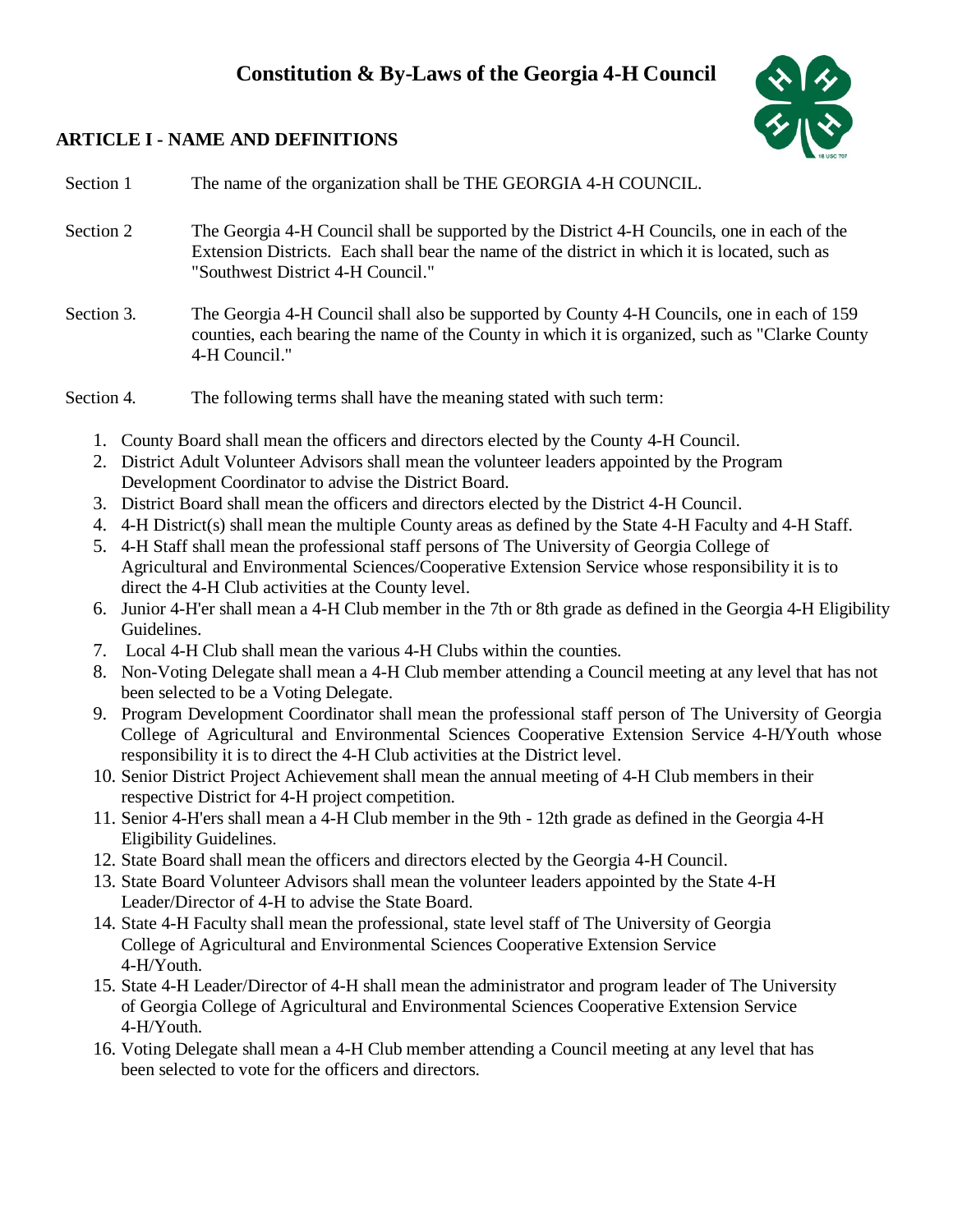### **ARTICLE II – PURPOSE AND POLICY**

- Section 1. The purpose of the Georgia 4-H Council is to promote 4-H work in all of its phases in the State of Georgia and to assist the 4-H Staff in developing plans for 4-H work and the execution of these plans in the State, Districts, and Counties.
- Section 2. The Georgia 4-H Council, the several subordinate Councils, and the University of Georgia are committed to the principles of equal opportunity and affirmative action.

### **ARTICLE III - MEMBERSHIP**

| Section 1.      | Each 4-H District will have a maximum number of voting delegates at the annual Georgia<br>4-H Council business meeting. The maximum number will be determined by the district with the<br>largest number of counties times 4 votes. For example, if the largest district has 40 counties, the<br>maximum number of votes for all districts if 160 votes. Counties are encouraged to have four (4)<br>Voting Delegates representing the County 4-H Council. The Voting Delegates shall<br>automatically become members of the Georgia 4-H Council. Voting Delegates must be full-<br>time State 4-H Council delegates and currently enrolled in 4-H. Certification of the maximum<br>Voting Delegates shall be the responsibility of the Program Development Coordinator for the 4-<br>H District. To fill the Voting Delegate allocation for the 4-H District, a County 4-H Council may<br>have up to six (6) Non-Voting Delegates who may become Voting Delegates in addition to the<br>four (4) predetermined Voting Delegates. Such additional Voting Delegates must be approved by<br>the Program Development Coordinator for the 4-H district. |
|-----------------|-----------------------------------------------------------------------------------------------------------------------------------------------------------------------------------------------------------------------------------------------------------------------------------------------------------------------------------------------------------------------------------------------------------------------------------------------------------------------------------------------------------------------------------------------------------------------------------------------------------------------------------------------------------------------------------------------------------------------------------------------------------------------------------------------------------------------------------------------------------------------------------------------------------------------------------------------------------------------------------------------------------------------------------------------------------------------------------------------------------------------------------------------------|
| Section 2.      | Members of the State Board and District Boards are members of the Georgia 4-H Council.                                                                                                                                                                                                                                                                                                                                                                                                                                                                                                                                                                                                                                                                                                                                                                                                                                                                                                                                                                                                                                                              |
| Section 3.      | State Board members and District Board members may be Voting Delegates at the annual<br>Georgia 4- H Council business meeting as representatives of their County 4-H Council.                                                                                                                                                                                                                                                                                                                                                                                                                                                                                                                                                                                                                                                                                                                                                                                                                                                                                                                                                                       |
| <b>District</b> |                                                                                                                                                                                                                                                                                                                                                                                                                                                                                                                                                                                                                                                                                                                                                                                                                                                                                                                                                                                                                                                                                                                                                     |
| Section 1.      | Each County shall have a maximum of six Voting Delegates representing the County 4-H<br>Council at the District 4-H Council business meeting held at the Senior District Project<br>Achievement meeting. The Voting Delegates must be Senior 4-H'ers as defined in the Georgia<br>4-H Eligibility Guidelines, and currently enrolled in 4-H.                                                                                                                                                                                                                                                                                                                                                                                                                                                                                                                                                                                                                                                                                                                                                                                                        |
| Section 2.      | Members of the District Board shall become members of the Georgia 4-H Council<br>following their election to office and installation to the District Board.                                                                                                                                                                                                                                                                                                                                                                                                                                                                                                                                                                                                                                                                                                                                                                                                                                                                                                                                                                                         |
| <b>County</b>   |                                                                                                                                                                                                                                                                                                                                                                                                                                                                                                                                                                                                                                                                                                                                                                                                                                                                                                                                                                                                                                                                                                                                                     |
| Section 1.      | 4-H members elected to any office in a Local 4-H Club are members of the County 4-H<br>Council.                                                                                                                                                                                                                                                                                                                                                                                                                                                                                                                                                                                                                                                                                                                                                                                                                                                                                                                                                                                                                                                     |
| Section 2.      | Other 4-H'ers may be eligible to become members of the County 4-H Council as approved by<br>the County Executive Committee as defined in Article IV, County.                                                                                                                                                                                                                                                                                                                                                                                                                                                                                                                                                                                                                                                                                                                                                                                                                                                                                                                                                                                        |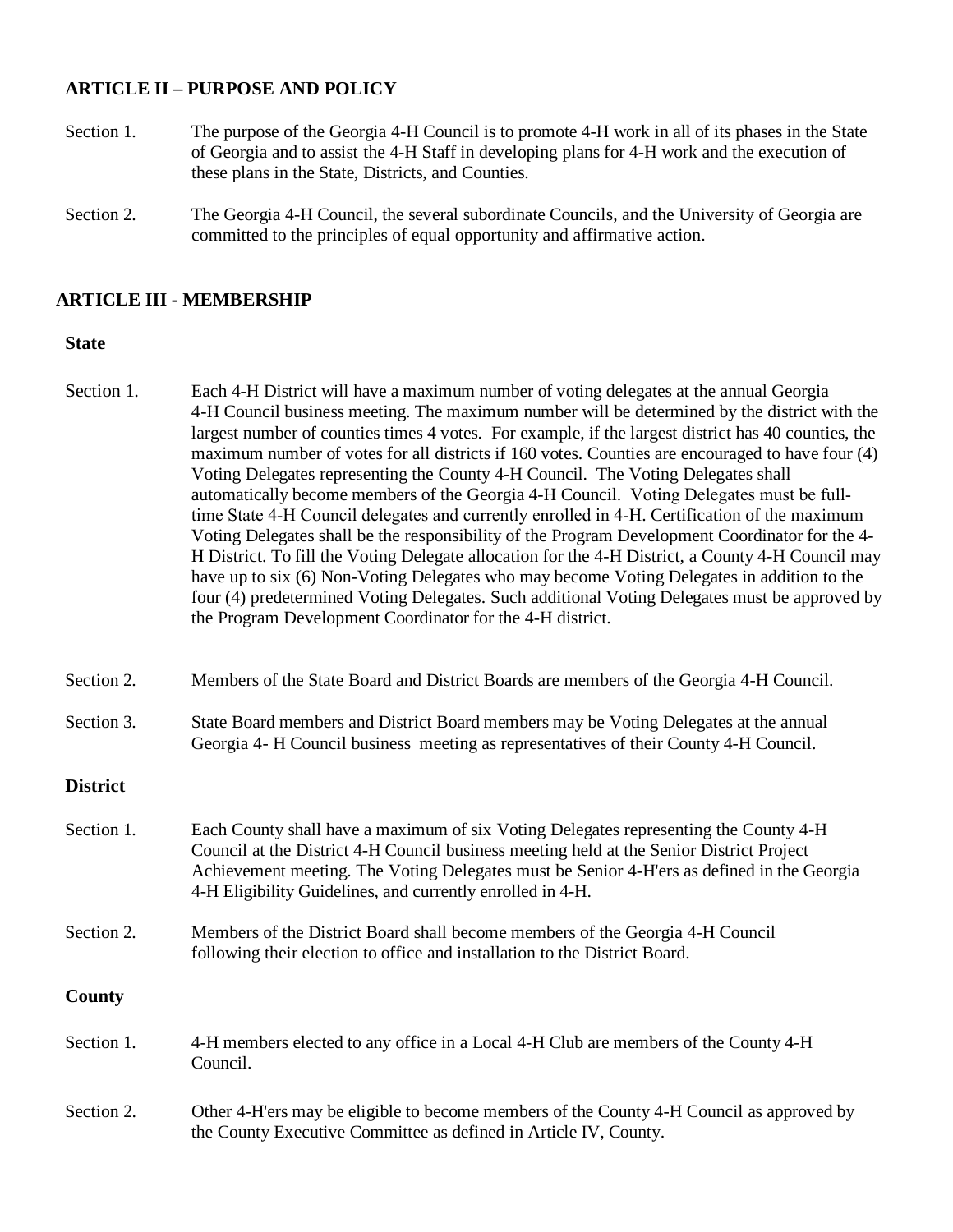## **ARTICLE IV - OFFICERS**

| Section 1.      | The Georgia 4-H Council shall be governed by nine member State Board. The person receiving<br>the highest number of votes will be the President of the Georgia 4-H Council. The person<br>receiving the second most votes will be the Vice President; Each of the 4-H Districts shall elect<br>an individual to represent their 4-H District on the State Board. A State Board member must be<br>a Senior 4-H'er as defined by the Georgia 4-H Eligibility Guidelines, is currently enrolled in 4-<br>H and will not graduate during the current calendar year. |
|-----------------|-----------------------------------------------------------------------------------------------------------------------------------------------------------------------------------------------------------------------------------------------------------------------------------------------------------------------------------------------------------------------------------------------------------------------------------------------------------------------------------------------------------------------------------------------------------------|
| Section 2.      | The State Board members' term shall follow the Georgia 4-H program year, beginning on<br>August 1 of the current calendar year and ending July 31 of the following calendar year.                                                                                                                                                                                                                                                                                                                                                                               |
| Section 3.      | The State Board members are eligible to serve only one term.                                                                                                                                                                                                                                                                                                                                                                                                                                                                                                    |
| Section 4.      | The Georgia 4-H Council shall have a State Executive Committee consisting of the State Board,<br>the District Board presidents, the State Board Volunteer Advisors and the State 4-H<br>Leader/Director of 4-H.                                                                                                                                                                                                                                                                                                                                                 |
| Section 5.      | A State Board member is not eligible to be a District Board member while serving as a State<br>Board member.                                                                                                                                                                                                                                                                                                                                                                                                                                                    |
| <b>District</b> |                                                                                                                                                                                                                                                                                                                                                                                                                                                                                                                                                                 |
| Section 1.      | The District 4-H Council shall be governed by an eight member District Board. The person<br>receiving the highest number of votes will be the President of the District 4-H Council; the<br>second highest number of votes will be the Vice President. A District Board member must be a<br>Senior 4-H'er as defined by the Georgia 4-H Eligibility Guidelines, is currently enrolled in 4-H<br>and will not graduate during the current calendar year. Other officers of the District Board may<br>be elected from within the District Board as needed.        |
| Section 2.      | The District Board members' term shall be from the annual District Board member installation<br>meeting to the next District Board member installation meeting.                                                                                                                                                                                                                                                                                                                                                                                                 |
| Section 3.      | The District Board members are eligible to serve only one term.                                                                                                                                                                                                                                                                                                                                                                                                                                                                                                 |
| Section 4.      | The District 4-H Council shall have a District Executive Committee consisting of the District<br>Board members, District Adult Volunteer Advisors, the Program Development Coordinator<br>and the State 4-H Leader/Director of 4-H.                                                                                                                                                                                                                                                                                                                             |
| Section 5.      | Junior 4-H'ers may be elected at the discretion of the Program Development Coordinator to serve<br>on a Junior 4-H District Board.                                                                                                                                                                                                                                                                                                                                                                                                                              |
| <b>County</b>   |                                                                                                                                                                                                                                                                                                                                                                                                                                                                                                                                                                 |
| Section 1.      | Each County 4-H Council should have a President, two Vice Presidents, Secretary, Reporter<br>and Parliamentarian.                                                                                                                                                                                                                                                                                                                                                                                                                                               |
| Section 2.      | Each County 4-H Council should have a County Executive Committee consisting of the<br>President, two Vice Presidents, Secretary, Reporter, Parliamentarian, and the 4-H Staff<br>serving the County.                                                                                                                                                                                                                                                                                                                                                            |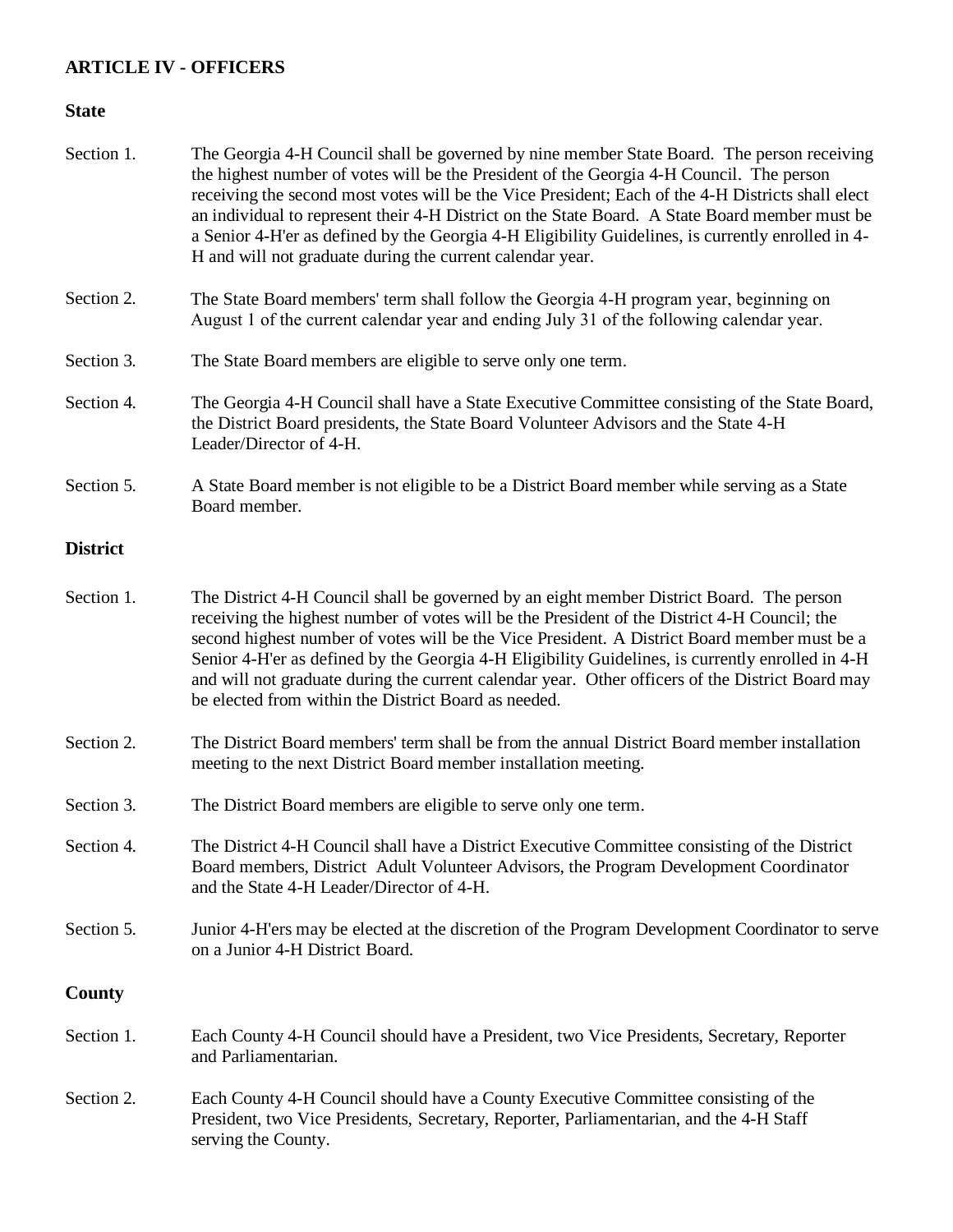- Section 3. Project or committee chairmen should be appointed by the County Executive Committee as the program demands.
- Section 4. The County 4-H Council Officers shall serve a one year term immediately following their election.

#### **ARTICLE V - ELECTION OF BOARDS OF DIRECTORS MEMBERS**

- Section 1. The State Board shall be elected at the regular annual business meeting of the Georgia 4-H Council. Section 2. Only Voting Delegates may vote. Section 3. The State Executive Committee shall nominate persons for election to the next State Board. Section 4. All applicants who meet qualifications outlined in Article IV, State, Section 1, above, qualifications as outlined by the State Executive Committee in the officer candidate application form and are approved by their 4-H Staff will be nominated. Section 5. Only candidates who have submitted their application by the selected deadline are eligible to seek election to the Georgia 4-H State Board of Directors. Nominations from the floor will not be recognized. Section 6. Election shall be by secret ballot. All candidates shall run in the state-wide officer election. The five candidates receiving the largest number of votes in the state-wide officer election shall be the State Board officers. A subsequent 4-H District election shall be held in each of the 4-H Districts. The candidate receiving the largest number of votes from within the 4-H District election shall be the State Board member for that 4-H District. Candidates in the 4-H District election must have qualified and run in the state-wide officer election and may only run in the 4-H District in which they are a 4-H member. Run-off elections shall be held as necessary to break a tie. **District**
- Section 1. The District Board shall be elected at the annual District 4-H Project Achievement meeting.
- Section 2. Only Voting Delegates may vote.
- Section 3. The District Executive Committee shall nominate persons for election to the next District Board.
- Section 4. All qualified persons are eligible for nomination and will be nominated by the District Board.
- Section 5. Only candidates who have submitted their application by the selected deadline are eligible to seek election to the Georgia 4-H District Board of Directors. Nominations from the floor will not be recognized.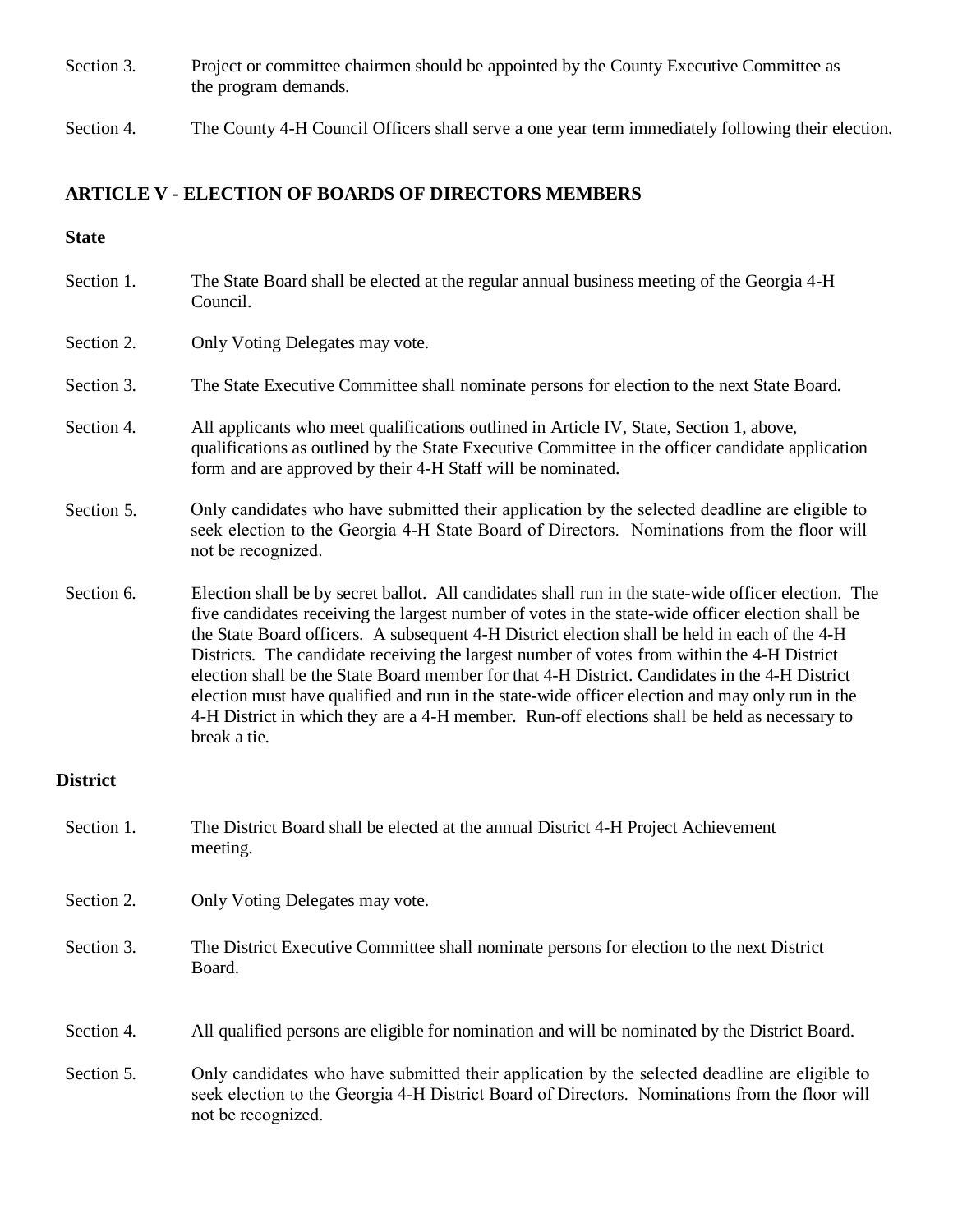- Section 6. Election shall be by secret ballot. The eight candidates receiving the largest number of votes will be the District Board. Run-off elections shall be held as necessary to break a tie.
- Section 7. All applicants who meet the qualifications outlined in Article IV, District, Section 1 above, qualifications as outlined by the District Executive Committee in the candidate application form and are approved by their 4-H Staff will be nominated.

### **County**

- Section 1. Officers of the County 4-H Council shall be elected annually at a time designated by the County 4-H Council and 4-H Staff.
- Section 2. The County Executive Committee shall nominate the County 4-H Council officers.
- Section 3. In addition to those nominations by the County Executive Committee, nominations from the floor will be recognized by the President.
- Section 4. Election shall be by secret ballot. The candidate for each office receiving the highest number of votes will be elected.

### **ARTICLE VI - DUTIES OF OFFICERS**

#### **State**

| Section 1.      | The President shall preside at all Georgia 4-H Council business meetings, State<br>Executive Committee meetings, appoint committees, and perform usual duties of a<br>presiding officer.    |
|-----------------|---------------------------------------------------------------------------------------------------------------------------------------------------------------------------------------------|
| Section 2.      | The Vice President shall act in the capacity of the President in the absence of the latter or<br>when called to occupy the chair by the President.                                          |
| Section 3       | The members of the State Board shall share the duties of presiding at non business meetings on<br>a rotating basis.                                                                         |
| <b>District</b> |                                                                                                                                                                                             |
| Section 1.      | The President shall preside at all District 4-H Council business meetings, District<br>Executive Committee meetings, appoint committees and perform usual duties of a<br>presiding officer. |
| Section 2.      | The Vice President shall act in the capacity of the President in the absence of the latter or<br>when called to occupy the chair by the President.                                          |
| Section 3.      | The members of the District Board shall share the duties of presiding at non business meetings on<br>a rotating basis.                                                                      |
| County          |                                                                                                                                                                                             |
| Section 1.      | The President should preside at all County 4-H Council business meetings, County<br>Executive Committee meetings, appoint committees and perform usual duties of a                          |

presiding officer.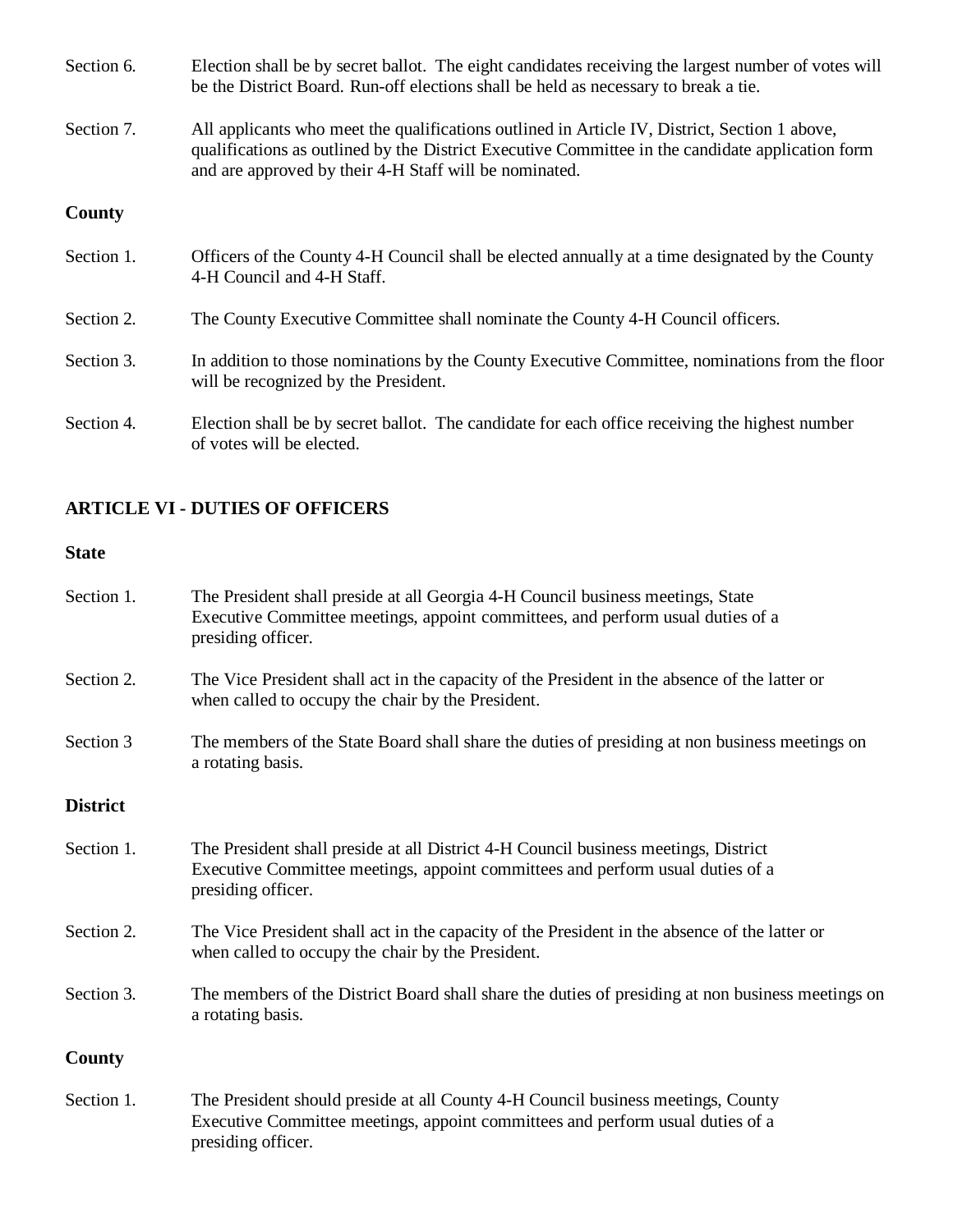| Section 2. | The Vice President should act in the capacity of the President in the absence of the latter or<br>when called to occupy the chair of the President.                                                                                                                   |
|------------|-----------------------------------------------------------------------------------------------------------------------------------------------------------------------------------------------------------------------------------------------------------------------|
| Section 3. | The Secretary should keep the minutes of all county meetings, County Executive Committee<br>meetings, reports of various committees, a record of all motions, whether adopted or defeated,<br>and attend to all correspondence.                                       |
| Section 4. | The Reporter, with the help and guidance of the 4-H Staff, should regularly contribute news<br>articles of interest from the County 4-H Council to Georgia 4-H Council publications, and<br>contribute regularly to the local county newspaper on county wide events. |
| Section 5. | The Parliamentarian should serve in an advisory capacity to the President, hold the assemblage<br>to the order of business and settle all questions concerning Parliamentary Procedure.                                                                               |
| Section 6. | Additional duties may be assigned as needed by the County Executive Committee.                                                                                                                                                                                        |

## **ARTICLE VII - MEETINGS**

| Section 1.      | There shall be one annual Georgia 4-H Council business meeting during the year at a time and<br>place designated by the State Executive Committee.                                                                                                                                                                                           |
|-----------------|----------------------------------------------------------------------------------------------------------------------------------------------------------------------------------------------------------------------------------------------------------------------------------------------------------------------------------------------|
| Section 2.      | Call meetings may be held on call of the State 4-H Leader/Director of 4-H.                                                                                                                                                                                                                                                                   |
| Section 3.      | The program for the annual meeting shall be planned by the State Executive Committee and State<br>4-H Faculty.                                                                                                                                                                                                                               |
| <b>District</b> |                                                                                                                                                                                                                                                                                                                                              |
| Section 1.      | There shall be at least one annual District 4-H Council business meeting during the year at the<br>time and place of the Senior District 4-H Project Achievement Meeting.                                                                                                                                                                    |
| Section 2.      | Call meetings may be held on the call of the Program Development Coordinator.                                                                                                                                                                                                                                                                |
| Section 3.      | The program for the annual District 4-H Council business meeting shall be planned by the<br>District Executive Committee. There shall be one leadership training meeting for the District<br>Board members following their election. The time and place shall be determined by the Program<br>Development Coordinator and State 4-H Faculty. |
| County          |                                                                                                                                                                                                                                                                                                                                              |
| Section 1.      | There should be at least one County 4-H Council business meeting each quarter during the year<br>at a time and place designated by the County Executive Committee.                                                                                                                                                                           |
| Section 2.      | Call meetings may be held on the call of the County 4-H Council President and the 4-H<br>Staff.                                                                                                                                                                                                                                              |
| Section 3.      | Programs for the regular meetings should be planned by the County Executive<br>Committee.                                                                                                                                                                                                                                                    |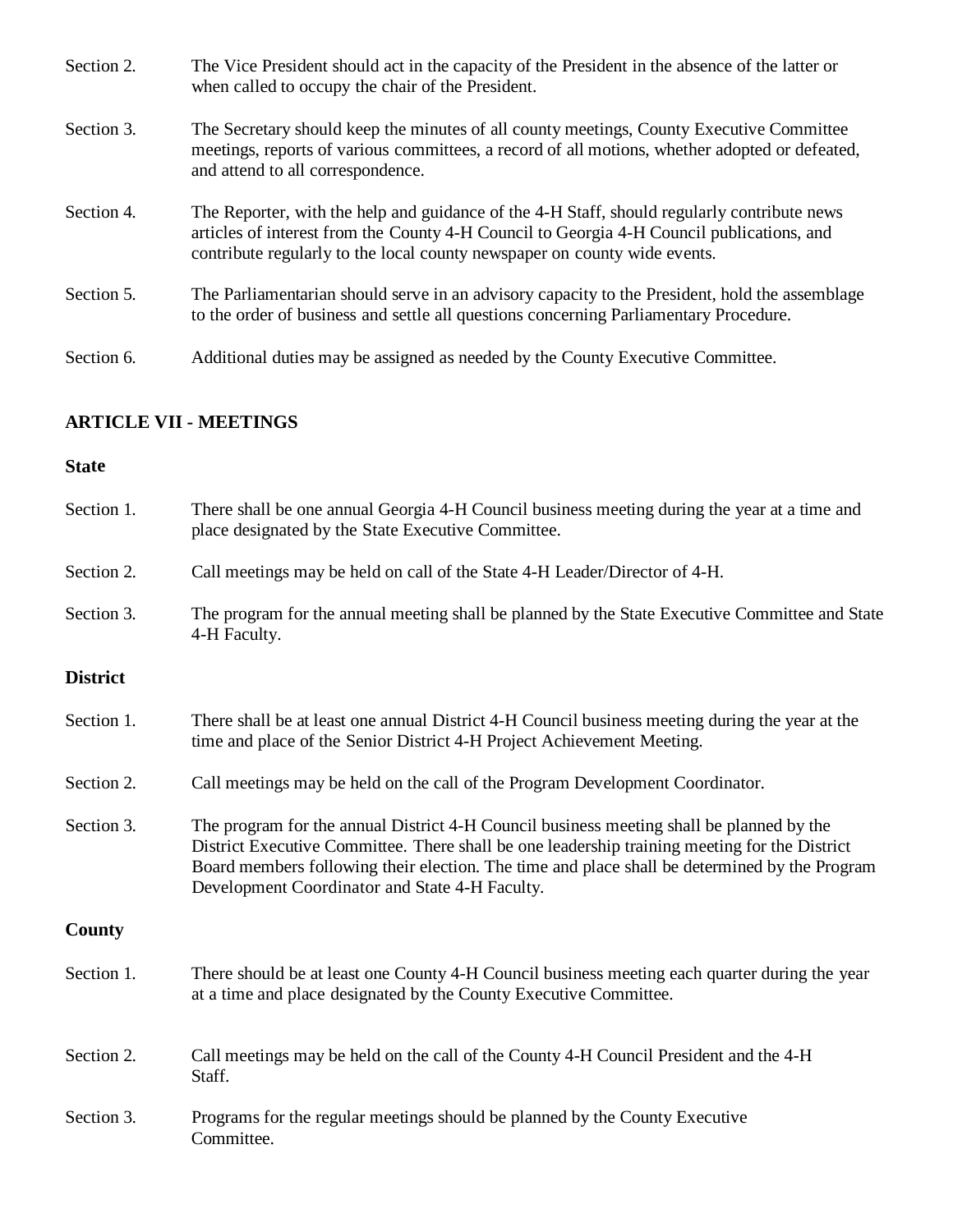## **ARTICLE VIII - REPORTS**

#### **State**

The annual report of the President shall be given at the annual Georgia 4-H Council business meeting. This report shall cover the activities of the Georgia 4-H Council.

### **District**

The annual report of the President shall be given at the annual District 4-H Council business meeting. This report shall cover the activities of the District 4-H Councils.

#### **County**

The annual report of the President should be given at the annual County 4-H recognition meeting. This report should cover the activities of the County 4-H Council.

### **ARTICLE IX - BY-LAWS**

| Section 1. | The official motto for the several 4-H Councils shall be the National 4-H motto- "To make"<br>the best better."                                                                                                                                                               |
|------------|-------------------------------------------------------------------------------------------------------------------------------------------------------------------------------------------------------------------------------------------------------------------------------|
| Section 2. | The official colors for the several 4-H Councils shall be green and white.                                                                                                                                                                                                    |
| Section 3. | The official emblem for the several 4-H Councils shall be the National 4-H emblem, the<br>green four leaf clover bearing a white "H" on each leaf and should be used in accordance with<br>policies and regulations set forth by the United States Department of Agriculture. |
| Section 4. | The official pledge for the several 4-H Councils shall be the National 4-H Pledge:<br>I Pledge: My Head to clearer thinking, my Heart to greater loyalty, my Hands to larger service,<br>and my Health to better living For my Club, my Community, my Country and my World."  |

### **ARTICLE X - RATIFICATION**

- Section 1. The ratification of a new Constitution and By-laws shall be by a simple majority vote of the Voting Delegates at the annual business meeting of the Georgia 4-H Council, subject to the approval of the State 4-H Leader/Director of 4-H.
- Section 2. This Constitution and By-laws may be amended by a two-thirds majority vote of the Voting Delegates at the annual business meeting of the Georgia 4-H Council, subject to the approval of the State 4-H Leader/Director of 4-H.
- Section 3. This Constitution and these By-laws shall be effective immediately upon the simple majority vote of the Voting Delegates at the annual business meeting of the Georgia 4-H Council and signature of the Georgia 4-H Council President and the State 4-H Leader/Director of 4-H.